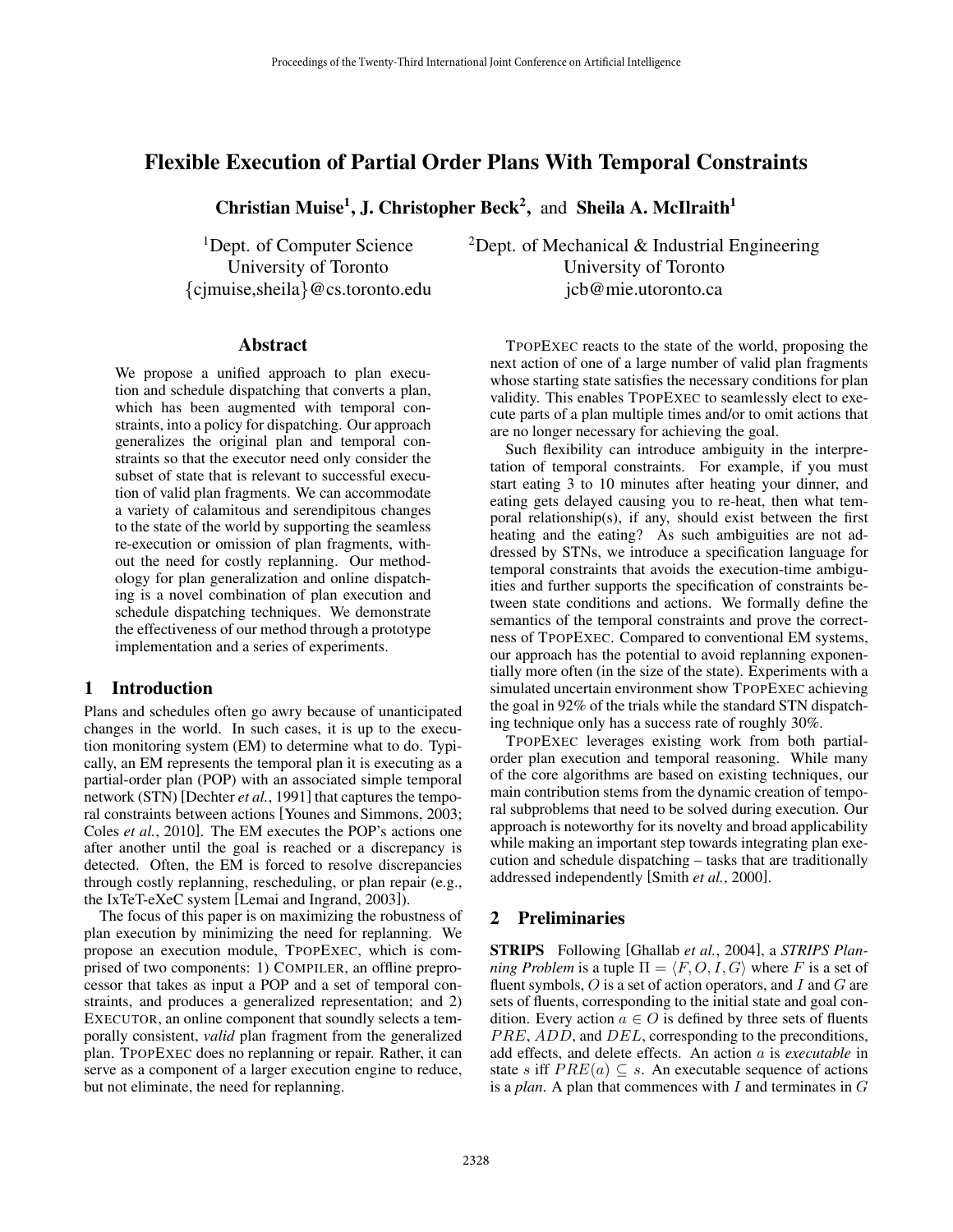is a *valid plan* for G. Given a plan  $a_0, \ldots, a_n$ , the sequence of actions  $a_i, \ldots, a_n$ , where  $i \geq 0$ , is a *plan suffix*.

Partial-order Plans A partial-order plan (POP) is a tuple  $P = \langle A, O \rangle$  where A is the set of actions in the plan and  $\hat{O}$  is a set of orderings between the actions in A (e.g.,  $(a_1 \prec$  $a_2$ )  $\in \mathcal{O}$ ) [Weld, 1994]. For this work, we do not require a set of causal links to be defined. A total ordering of the actions in  $A$  that respects  $O$  is a *linearization* of  $P$ . A POP provides a compact representation for multiple linearizations, and is considered *valid* iff every linearization is a valid plan. We further assume that the set of ordering constraints  $\mathcal O$  in a valid POP is transitively closed. We typically add two special actions to the POP,  $a_I$  and  $a_G$ , that encode the initial and goal states through their add effects and preconditions. A *POP suffix* of a given POP  $\langle A, O \rangle$  is any POP  $\langle A', O' \rangle$  where (1)  $\mathcal{A}' \subseteq \mathcal{A}$ , (2)  $\mathcal{O}' = \{(a_1 \prec a_2) \mid (a_1 \prec a_2) \in \mathcal{O} \text{ and } a_1, a_2 \in \mathcal{O}\}$  $\mathcal{A}'$ }, and (3)  $\forall a_1 \in \mathcal{A}', ((a_1 \prec a_2) \in \mathcal{O}) \rightarrow (a_2 \in \mathcal{A}')$ . That is, every ordering originating from an action in the suffix implies the corresponding action is also in the suffix. While the same ground action may appear more than once in  $\mathcal{A}$ , we assume that every element of  $A$  is uniquely identifiable.

Durative Actions Following Fox and Long (2003), any durative action appears in the plan as a pair of instantaneous *start* and *end* actions that must alternate (a durative action must end before it can be started again). We further augment the pair of actions with a suitable temporal constraint to enforce the duration (cf. Section 3.1). We handle domains where durative actions must overlap, typically referred to as *required concurrency* [Fox *et al.*, 2004; Cushing *et al.*, 2007], but we do not handle situations where a single durative action must overlap with itself during execution [Coles *et al.*, 2008]: when a *start* action occurs, the corresponding *end* action must occur before the *start* can be executed again. Our work is focused on STRIPS planning problems and a set of temporal constraints inspired by those found in PDDL3.0. STRIPS cannot require that two instantaneous actions "execute in parallel" (e.g., [Boutilier and Brafman, 2001]), so this situation will not arise. In the future, we hope to expand to other aspects of PDDL including conditional effects, numeric state fluents, and continuous change.

#### 3 Temporal Constraints and Traces

The starting point for our work is a *Temporally Constrained POP* (TPOP),  $\langle \langle A, O \rangle, C \rangle$ , which comprises a valid POP  $\langle A, O \rangle$ , and a set of temporal constraints C. Here, we do not concern ourselves with where the POP comes from, but options include using a partial-order planner (e.g., VHPOP [Younes and Simmons, 2003]), relaxing a sequential plan (e.g., [Muise *et al.*, 2012]), or having a POP specified by the user. Temporal constraints originate with the user, with the exception of those generated in the transformation of durative actions to pairs of instantaneous actions. This decoupling enables a POP to be re-used in multiple scenarios by simply varying the temporal constraints. In this section, we propose a syntax and semantics for the temporal constraints in C.

Consider the TPOPEXEC for a mobile-phone based cognitive assistant (CA) that oversees a user's daily activities. The CA knows his/her plan for the day including activities such as laundry, transportation, dinner, and a movie. It is updated about the state of the world by the user, RSS feeds, etc. CA "executes" a plan by reminding the user to perform actions. As the state is updated, CA's EXECUTOR revises its reminders. If the user's date is delayed, they may need to rebook dinner. If the user's friend gives them \$50, they can skip going to the bank.

As noted in Section 1, TPOPEXEC is able to seamlessly re-execute or omit portions of a plan. This can create ambiguity in the interpretation of standard STNs, as illustrated by the "heating & eating" example. It is also the case that many temporal constraints are more compellingly expressed as constraints between state properties and actions (e.g., "Be at the movie at least 15 minutes before it starts."). These two desiderata serve as motivation for our new language.

#### 3.1 Temporal Constraints

Inspired by PDDL3.0 and linear temporal logic [Gerevini *et al.*, 2009; Pnueli, 1977], our language introduces four temporal modal operators ranging over the actions of our TPOP, the fluents in our planning domain, and time (the positive reals). Our language supports the specification of a set of constraints, but no connectives. During execution, actions in our TPOP may be repeated or skipped, requiring a formalism strictly more expressive than STNs: in an STN, there is no accommodation for unplanned re-execution or omission of actions, nor is there a facility to express temporal constraints with respect to the state of the world [Dechter *et al.*, 1991].

Definition 1. Temporal Constraint Types

- (latest-before b a l u): A *past constraint* between actions a and b over bounds  $l, u \in \mathbb{R}_{\geq 0} \cup \{\infty\}$  stipulates that if  $b$  occurs, then  $a$  must have occurred previously and the most recent occurrence of  $a$  is between  $l$  and  $u$ time units.
- (earliest-after a b l u): A *future constraint* between actions a and b over bounds  $l, u \in \mathbb{R}_{\geq 0} \cup \{\infty\}$  stipulates that if  $a$  occurs, then  $b$  must occur in the future and the next occurrence is between  $l$  and  $u$  time units.
- (holds-before a f l u): A *past fluent constraint* between an action a and fluent f over bounds  $l, u \in \mathbb{R}_{\geq 0} \cup \{\infty\}$ stipulates that if  $a$  occurs, then  $f$  must have held between  $l$  and  $u$  time units in the past.
- (holds-after a f l u): A *future fluent constraint* between an action a and fluent f over bounds  $l, u \in \mathbb{R}_{\geq 0} \cup \{\infty\}$ stipulates that if  $a$  occurs, then  $f$  must hold between  $l$ and  $u$  time units in the future.

The notation mirrors the PDDL3.0 preference syntax: e.g., (latest-before  $b \, a \, l \, u$ ) should be read as "the latest occurrence of action  $a$  before an occurrence of  $b$  is between  $l$  and  $u$ time units". For the CA example, consider the temporal constraint, (latest-before exercise eat meal 30 240): exercise must be more than a half hour and no more than four hours after eating. If, after exercising, the user decides to exercise again (due to an exogenous change in the world), the timing of the second exercise action must be consistent with the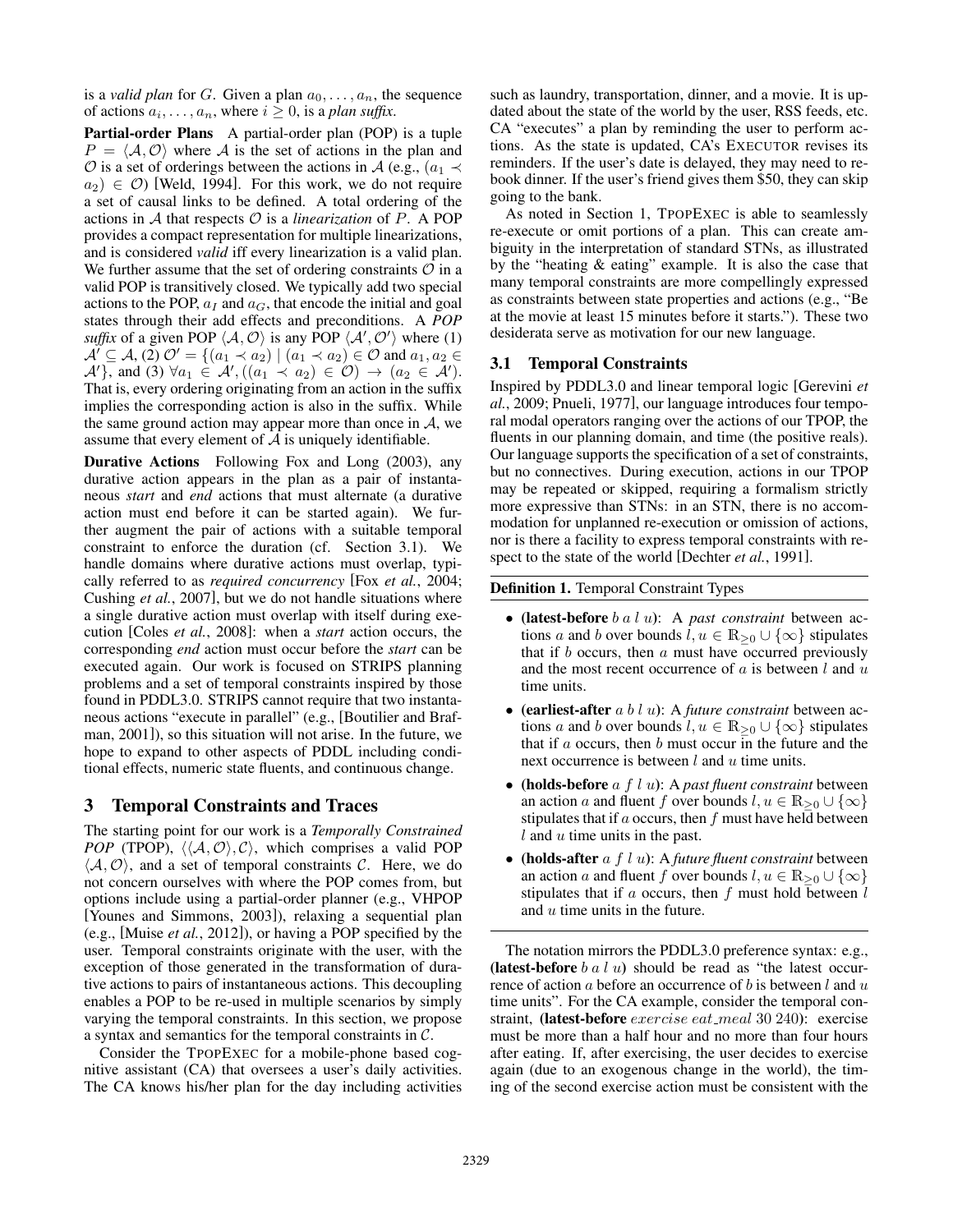constraint and the timing of the most recent meal. If the constraint had been (earliest-after *eat\_meal exercise* 30 240), there would be no constraint between the meal and the second occurrence of exercise: that constraint is only relevant to the *earliest* occurrence of exercise after a meal.

If  $a_{\vdash}$  and  $a_{\dashv}$  denote the instantaneous actions corresponding to the start and end of a durative action  $a$ , we augment the domain with (latest-before  $a_{-1}$ ,  $a_{-1}$  u) where l and u are lower and upper bounds on the duration of a.

### 3.2 Semantics

We define the semantics of our temporal constraints with respect to the execution trace of the plan – a history of actionstate pairs, indexed by time and represented as a *timed word* [Alur and Dill, 1994].

#### Definition 2. Trace

Given a TPOP  $\langle \langle A, \mathcal{O} \rangle, \mathcal{C} \rangle$  and planning problem  $\langle F, O, I, G \rangle$ , we define a *trace*,  $\mathcal{T}$ , to be a finite timed word,  $(\sigma_0, t_0), \cdots, (\sigma_n, t_n)$ , where  $\sigma_i \in \Sigma$ , the alphabet  $\Sigma$ ranges over  $A \times S$ , and the time values,  $t_i \in \mathbb{R}_{\geq 0}$ , are strictly increasing. T is *executable* iff for every  $((a_i, s_i), t_i)$  in T,  $a_i$ is executable in  $s_i$ .  $\mathcal T$  is *static* iff for every  $((a_i, s_i), t_i)$  in  $\mathcal T$ , if  $i > 0$  then  $s_i$  is the result of executing  $a_{i-1}$  in state  $s_{i-1}$ . We signify the concatenation of traces  $\bar{\mathcal{T}}$  and  $\bar{\mathcal{T}}'$  as  $\bar{\mathcal{T}} \cdot \bar{\mathcal{T}}'$ .

We assume that the state of the world is fully observable. If a fluent changes unexpectedly (e.g., through an exogenous event), a tuple in the trace reflects this change. A single tuple  $((a_i, s_i), t_i) \in \mathcal{T}$  is an *occurrence*, and we refer to the actual trace of performed actions as an *execution trace*. An execution trace is *valid* if it is executable, satisfies every temporal constraint, and the final action is  $a_G$  (i.e., the goal is achieved). Finally, we say that an execution trace is a *valid partial trace* if it can be extended to be a valid trace.

Figure 1 defines the semantics of our temporal modal operators with respect to a trace. We use the abbreviation (time-diff i j l u)  $\stackrel{\text{def}}{=} l \le t_j - t_i \le u$  to indicate that the time between indices i and j is bounded between l and  $u$ ; (occ  $a$  i) to denote that action  $a$  occurred at  $t_i$  in the trace. For both variants of a future constraint,  $T$  may be a valid partial trace but not a valid trace because the constraint is not yet satisfied – e.g., for **earliest-after**, a appears in  $\mathcal{T}$ , but b has not occurred since then. Such constraints are *unresolved*.

# 4 Generalizing and Executing TPOPs

Typical EMs execute actions in a plan in the order prescribed, until the goal is reached or a discrepancy is detected. At that point, they trigger replanning or rescheduling [Lemai and Ingrand, 2003; Conrad and Williams, 2011; Levine, 2012]. The dispatching of STNs operates in a similar fashion [Dechter *et al.*, 1991]. In contrast, TPOPEXEC executes the first action of the cheapest valid plan fragment whose starting state satisfies the necessary conditions for plan validity and satisfies the temporal constraints. Such robustness is not found in existing methods without explicit replanning or rescheduling.

Our approach is to provide a flexible representation that generalizes a plan to capture, for each step of the plan, the necessary subset of state required to ensure the plan's validity. In the case of a TPOP, which compactly encodes  $k$  linearizations (sequential plans of length  $n$ ), this generalization produces up to kn sequential plans of lengths ranging from 1 to n, each leading to the goal but starting in different states. The generalized TPOP is represented as a policy, and it allows for the choice of any one of the (up to)  $kn$  sequential plans, filtering out those that do not respect the temporal constraints. Our policy enables TPOPEXEC to choose between the execution of different linearizations depending on the state of the world. In doing so, it can accommodate a number of unanticipated changes, either calamitous or serendipitous.

TPOPEXEC is comprised of an offline preprocessing phase (COMPILER) and an online computation phase (EXECUTOR). COMPILER systematically computes every possible temporally consistent partial plan that corresponds to a suffix of the input TPOP. EXECUTOR retrieves a temporally consistent partial plan that it can use to achieve the goal. To simplify the exposition, we present our approach for a subclass of TPOPs where the constraints,  $C$ , are restricted to involve only actions (i.e., the latest-before and earliest-after constraints): referred to as an ATPOP. In Section 4.3, we show how to express an arbitrary TPOP as an ATPOP. We assume that the ATPOP is provided to TPOPEXEC. Potential sources of an ATPOP include manually hand-coding one, annotating a standard POP with temporal constraints, or computing one with a dedicated planner. For this work, however, we focus on executing an ATPOP rather than its synthesis.

#### 4.1 COMPILER: Offline Generalization

Given an ATPOP, execution trace, and state of the world, TPOPEXEC needs to determine if any fragment of the AT-POP can achieve the goal and satisfy all of the temporal constraints while taking the trace so far into account. We compile the causal and temporal conditions required for every partial plan into a policy that indicates if we can still reach the goal, and if so, what action to execute next and when.

The key component of the policy representation is a *partial plan context*. Given an ATPOP, a partial plan context captures a subset of the original ATPOP actions and orderings, a candidate action, a, and a set of sufficient conditions,  $\psi$ , both for the execution of  $a$  and to guarantee that some linearization of the ATPOP suffix starting from  $a$  will lead to the goal, ignoring for the moment the temporal constraints.

Definition 3. Partial Plan Context

Given a problem  $\langle F, O, I, G \rangle$  and ATPOP  $\langle \langle A, O \rangle, C \rangle$ , we define a *partial plan context* as a tuple  $\langle A_{\dashv}, O_{\dashv}, \psi, a \rangle$ , where:

- 1.  $\mathcal{A}_{\dashv} \subseteq \mathcal{A}$  is the set of actions to be executed.
- 2.  $\mathcal{O}_{\dashv}$  is a set of ordering constraints over  $\mathcal{A}_{\dashv}$ .
- 3.  $\psi \subseteq F$  is a set of fluents sufficient for executing  $\mathcal{A}_{\dashv}$ .
- 4.  $a \in \mathcal{A}_+$  and  $\sharp a' \in \mathcal{A}_+$  s.t.  $(a' \prec a) \in \mathcal{O}_+$

*Context viability* captures the notion that there exists a linearization of the partial plan context's POP that is valid and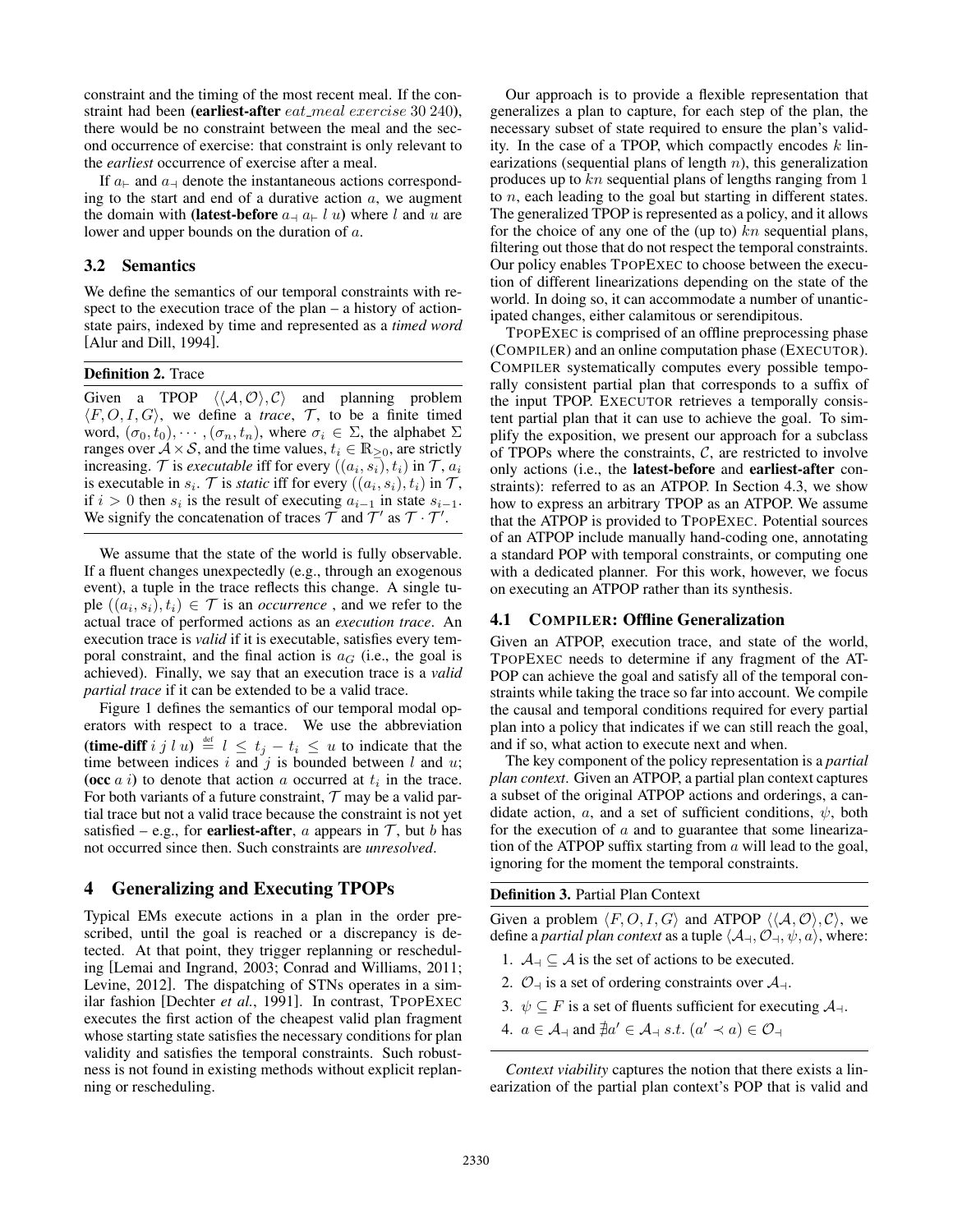$((a_0, s_0), t_0), \cdots, ((a_n, s_n), t_n) \models$  (latest-before b a l u) iff  $\forall j : 1 \leq j \leq n$  if  $(\text{occ } b \ j)$  then  $\exists i : 0 \leq i < j$ ,  $(\text{occ } a \ i) \wedge (\text{time-diff } i \ j \ l \ u) \wedge \forall k : i < k < j$ ,  $a_k \neq a$  $((a_0, s_0), t_0), \cdots, ((a_n, s_n), t_n) \models$  (earliest-after a b l u) iff  $\forall i : 0 \le i \le n-1$  if  $(\mathbf{occ}\ a\ i)$  then  $\exists j : i < j \le n$ ,  $(\mathbf{occ}\ b\ j) \land (\mathbf{time\text{-}diff}\ i\ j\ l\ u) \land \forall k : i < k < j$ ,  $a_k \ne b$  $((a_0, s_0), t_0), \cdots, ((a_n, s_n), t_n) \models$  (holds-before a f l u) iff  $\forall j: 1 \leq j \leq n$  if  $(\textbf{occ } a \ j)$  then  $\exists i: 0 \leq i < j$ ,  $(f \in s_i) \wedge [\exists t^* : (t_i \leq t^* \leq t_{i+1}) \wedge (l \leq t_j - t^* \leq u)]$  $((a_0, s_0), t_0), \cdots, ((a_n, s_n), t_n) \models$  (holds-after a f l u) iff  $\forall i: 0 \le i \le n-1$  if  $(\textbf{occ } a i)$  then  $\exists j: i < j \le n$ ,  $(f \in s_j) \wedge [\exists t^* : (t_j \le t^* \le t_{j+1}) \wedge (l \le t^* - t_i \le u)]$ 

Figure 1: Semantics of the temporal modal operators with respect to a trace.  $l, u \in \mathbb{R}_{\geq 0} \cup \{\infty\}, l \leq u$ , and  $a, b$  are actions.

satisfies every constraint. Formally, given a planning problem Π, ATPOP  $\langle \langle A, O \rangle, C \rangle$ , valid partial trace T, and current state of the world s, a partial plan context  $\langle A_+, \mathcal{O}_+, \psi, a \rangle$  is (1) *causally viable* wrt.  $\Pi$  and s iff the POP  $\langle A_+, O_+ \rangle$  has a linearization starting with  $\alpha$  that is a valid plan for the planning problem with s as the initial state, (2) *temporally viable* wrt.  $\hat{C}$  and  $\hat{T}$  iff there exists a trace  $\hat{T}'$  where the actions in  $\mathcal{T}'$  correspond to a linearization of  $\langle A_{\dashv}, \mathcal{O}_{\dashv} \rangle$  and  $\mathcal{T} \cdot \mathcal{T}'$  satisfies every temporal constraint in C, and (3) simply *viable* wrt. Π, s, C, and T iff  $\langle A_+, O_+ \rangle$  has a linearization making the context both causally and temporally viable.

Establishing Causal Viability To generate every causally viable context, we appeal to the approach of Muise et al. (2011) which transforms a POP into a policy. As part of their process, they produce a sequence of condition-action pairs where the condition holds in a state iff some linearization of the POP has a suffix that can reach the goal starting with the action. Space prohibits us from a full exposition, but we modify their algorithm in two ways: (1) rather than simply record the condition  $\psi$  and candidate action a, we also record the set of actions and ordering constraints to build a partial plan context, and (2) additional ordering constraints are computed to ensure that, when establishing temporal viability, we reason about the correct linearization. Both modifications are primarily for bookkeeping and the soundness of the subsequent steps. Neither modification has a significant impact on the algorithm's performance. The following proposition follows from the proof of correctness of Muise et al.'s causal viability algorithm (Muise et al. 2011, Theorem 2).

**Proposition 1.** *Every partial plan context,*  $\langle A_+, \mathcal{O}_+, \psi, a \rangle$ *, that we produce is causally viable wrt.*  $\Pi$  *and*  $s$  *iff*  $\psi \subseteq s$ *.* 

Establishing Temporal Viability Given the temporal constraints, for each partial plan context, COMPILER determines temporal viability by proving consistency of a carefully constructed *context-specific STN* (CSTN).

An STN consists of a set of events and a set of simple temporal constraints. We use  $X_a$  to signify an event for action  $a$ , and make the distinction between an action  $a$  and an event  $X_a$ corresponding to an execution of a. A simple temporal constraint restricts the time between two events to be between a pair of bounds:  $[l, u]_{X_{a_1}, X_{a_2}} \stackrel{\text{def}}{=} l \le t(X_{a_2}) - t(X_{a_1}) \le u$ 

where  $t(\cdot)$  is a mapping of events to time-points. A CSTN contains events corresponding to the scope of the set of simple temporal constraints relevant to the context. The set of relevant simple temporal constraints, with respect to the AT-POP  $\langle \langle A, O \rangle, C \rangle$  and the context  $\langle A_+, O_+, \psi, a \rangle$ , consists of:

1. Temporal constraints on the unexecuted actions in  $\mathcal{A}_{\dashv}$ :

 $\{[\epsilon, \infty]_{X_{a_1}, X_{a_2}} | (a_1 \prec a_2) \in \mathcal{O}_+\}$ 

2. Past temporal constraints ending in  $\mathcal{A}_{\dashv}$ :

$$
\{[l, u]_{X_{a_1}, X_{a_2}} \mid \textbf{(latest-before } a_2 \ a_1 \ l \ u) \in \mathcal{C}, a_2 \in \mathcal{A}_+\}
$$

- 3. Future temporal constraints involving only  $A_{\parallel}$ :
- $\{[l,u]_{X_{a_1},X_{a_2}} \mid \textbf{(earliest-after } a_1 \ a_2 \ l \ u) \in \mathcal{C}, a_1, a_2 \in \mathcal{A}_+\}$

COMPILER stores only those contexts that have a temporally consistent CSTN [Muscettola *et al.*, 1998]. Such a CSTN may or may not lead to a temporally viable partial plan context depending on the actual timing of *occurrences*. To enable a quick, online re-calculation of temporal viability, COMPILER stores the temporal windows between event  $X_a$ and events in the CSTN that correspond to actions *outside* of  $A_{\dashv}$ . We ignore future constraints with a single action outside of  $A_{\perp}$ , because without knowing if the first action appears in the execution trace, the CSTN should not include it.

#### 4.2 EXECUTOR: Online Execution

Given the state of the world and execution trace, EXECUTOR follows a four step process: (1) retrieve the set of causally viable partial plan contexts, (2) sort the contexts in ascending distance-to-goal, (3) identify the first context that is temporally viable, and (4) return the leading action and its temporal window. To determine temporal viability, given an execution trace and the stored temporal windows for events that have occurred, EXECUTOR uses the following two-step process:

- 1. If there are unresolved future constraints in the trace, rebuild the CSTN and recheck its consistency.
- 2. Simulate the execution of past events in the CSTN.

Resolving Future Temporal Constraints For every unsatisfied future temporal constraint (earliest-after  $a_1 a_2 l u$ ),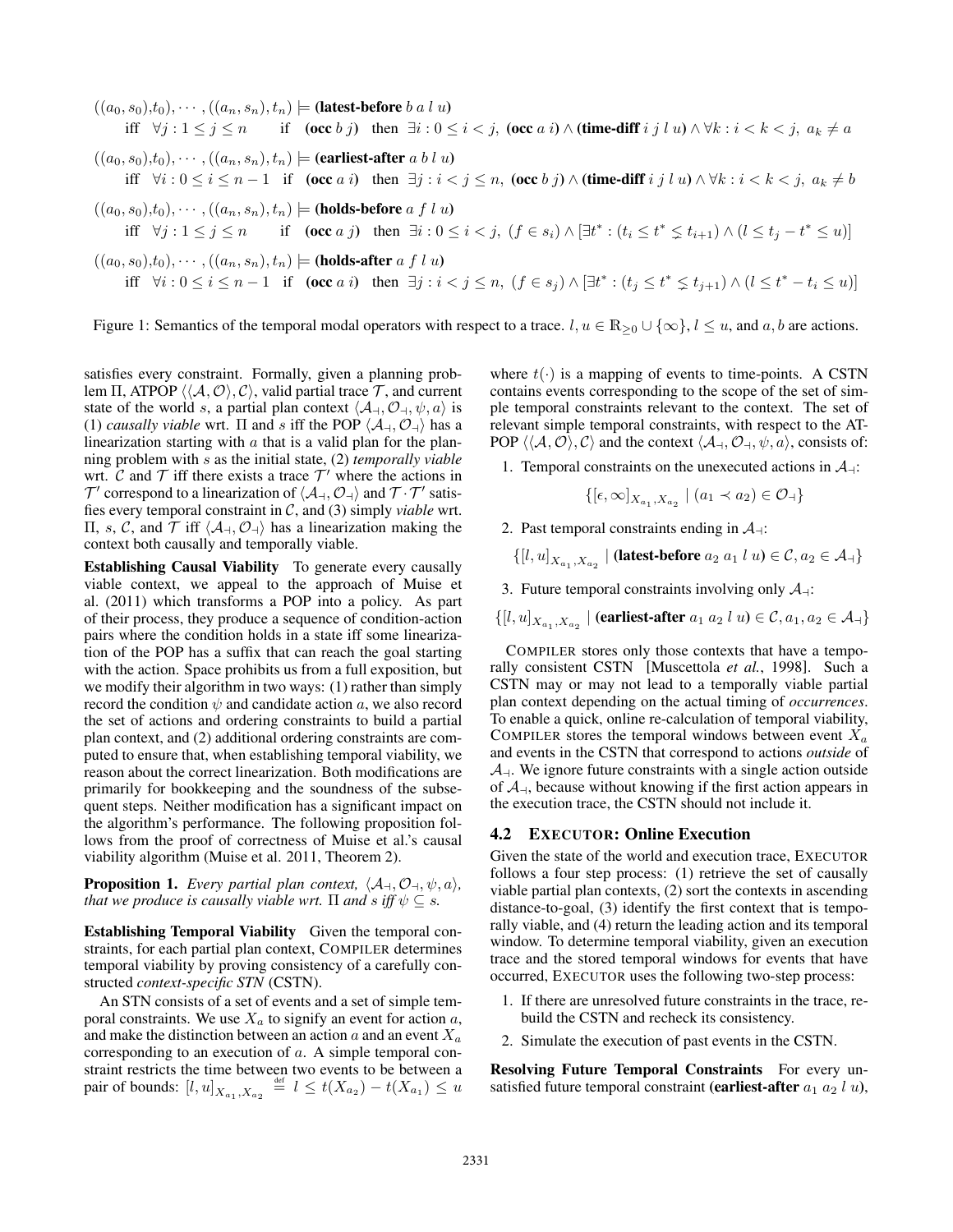we have a set of *occurrences* that are the cause for the constraint remaining unsatisfied: the  $occurrences$  containing  $a_1$ that have happened *after* the most recent *occurrence* containing  $a_2$ . If  $X_{a_1}$  does not already exist in the CSTN, then EXECUTOR adds event,  $X_{a_1}$ , corresponding to the *latest occurrence of*  $a_1$  and includes the simple temporal constraint  $[l, u]_{X_{a_1}, X_{a_2}}$ . If there is more than one *occurrence* that serves as a reason for the unsatisfied constraint, EXECUTOR adds another event,  $X'_{a_1}$ , to the CSTN corresponding to the *earliest occurrence* containing  $a_1$  (with the constraint  $[l, u]_{X'_{a_1}, X_{a_2}}$ ). The remaining  $occurrences$  containing  $a_1$  can be ignored as they cannot further constrain the CSTN. EXECUTOR then rechecks for consistency to ensure temporal viability.

Simulating Previous Events Using the standard dispatching algorithm for an STN [Muscettola *et al.*, 1998], EXECU-TOR tests if a schedule exists for the actions in  $A_{\perp}$  that adheres to all of the temporal constraints and the execution trace. For every event  $X_a$  in the CSTN where  $a \notin A_{\dashv}$ , we have a corresponding latest *occurrence*  $((a, s_i), t_i) \in \mathcal{T}$  (start actions for active future temporal constraints also have an associated *occurrence*). EXECUTOR follows the order found in  $\mathcal T$  to dispatch each event at the time already established, propagating the start times. If EXECUTOR must dispatch an event at a time outside of its temporal bounds, then the network is inconsistent (cf. Theorem 2 of Muscettola et al. (1998)). If the temporal windows remain non-empty, then the process ends with a temporal window for the event corresponding to the candidate action,  $a$ . This provides EXECUTOR both with a certificate that the CSTN is consistent, and indicates what should be done: execute a within its temporal window.

**Theorem 1.** *Given an ATPOP*  $\langle \langle A, \mathcal{O} \rangle, \mathcal{C} \rangle$ *, valid partial trace*  $\mathcal{T}$ *, and partial plan context*  $\langle \mathcal{A}_+, \mathcal{O}_+, \psi, a \rangle$ *, the context is temporally viable iff the context's CSTN is consistent and can be dispatched following the above two steps.*

*Proof sketch.* For the context to be temporally viable,  $\langle A_{\dashv}, O_{\dashv} \rangle$  must have a linearization that corresponds to some trace  $\mathcal{T}'$  such that  $\mathcal{T} \cdot \mathcal{T}'$  satisfies every constraint in C. The first set of constraints included in the CSTN ensures that any schedule follows a linearization of  $\langle A_+, O_+ \rangle$ . The CSTN is consistent and dispatchable iff there is a schedule of the actions in  $\mathcal{A}_{\perp}$  that satisfies every constraint. We thus have a candidate for  $\mathcal{T}'$  iff the context is temporally viable candidate for  $\mathcal{T}'$  iff the context is temporally viable.  $\Box$ 

Combining Proposition 1 and Theorem 1, we can now ascertain how TPOPEXEC leverages a partial plan context:

Theorem 2. *For a given planning problem* Π*, ATPOP*  $\langle \langle A, \mathcal{O} \rangle, \mathcal{C} \rangle$ , execution trace  $\mathcal{T}$ , state of the world s, and par*tial plan context*  $\langle A_+, O_+, \psi, a \rangle$ *, the partial plan context is viable iff (1)*  $\psi \subseteq s$ , (2) the context's CSTN is consistent, and *(3) the context's CSTN can be dispatched.*

#### 4.3 Discussion

We have built computational machinery to enable TPOPEXEC to select a next action and the timing of its execution. Following Theorem 2, as long as a suffix of some linearization of the POP can achieve the goal while satisfying all temporal constraints, TPOPEXEC will eventually achieve the goal. Because determining temporal viability requires some amount of reasoning online, EXECUTOR filters first based on causal viability, and then discards the contexts which are not temporally viable. To choose amongst temporally viable contexts, EXECUTOR prefers the context with the best plan quality based on action cost, breaking ties by the minimum temporal distance between the current time and the goal.

The complexity for computing the causally viable contexts online is at worst linear in the number of contexts, but in practice is much smaller – typically linear in the size of the relevant portion of the current state. The complexity of determining temporal viability is at worst polynomial in the size of the CSTN. However, we have identified many heuristic checks that successfully determine, in the overwhelming majority of situations, whether or not the CSTN is temporally consistent. Naively stored, the number of contexts and temporal networks may pose a problem. However, by leveraging the commonality between the contexts and their temporal networks, we were able to drastically reduce the overall storage compared to [Muise *et al.*, 2011] to store both the state and temporal information.

Optimizations We augmented these methods with a number of critical optimizations. Among the most important are the following: (1) When constructing a CSTN, COMPILER keeps only those events in the scope of any temporal constraint in the CSTN while retaining the transitive ordering from all actions in  $\mathcal{A}_{\dashv}$  (not every action in  $\mathcal{A}_{\dashv}$  must be a part of a temporal constraint). This reduces the size and complexity of the STN. (2) Rather than always doing a full consistency check for testing temporal viability in the presence of open future temporal constraints, EXECUTOR evaluates a number of necessary or sufficient conditions first. EXECUTOR uses a full consistency check only when more efficient checks fail. Space precludes us from detailing the techniques here, but one example is that if no future temporal constraint tightens a lower or upper bound on an unexecuted action, then the previously compiled temporal windows remain valid: if the CSTN was found to be consistent in the offline phase, then it remains consistent as long as the temporal windows are not tightened.

Reformulation to ATPOP The approach described applies only to ATPOPs. We reformulate TPOPs involving fluent temporal constraints into ATPOPs, enabling the elegant application of our approach to arbitrary TPOPs. The reformulation is sound, but incomplete with respect to the holds-before constraint. For completeness, we must expand the temporal reasoning to handle disjunctive constraints (i.e., having a sometime-before constraint between actions).

We reformulate our fluent temporal constraints to action constraints. As such, for each fluent participating in a temporal constraint, we introduce an auxiliary action  $a_f$  with the precondition of  $PRE(a_f) = \{f\}$  and no add or delete effects. These actions are used to record the observation of fluents. We then replace the fluent temporal modal operators with suitable counterparts: (holds-before  $a f l u$ ) (resp. (holds-after  $a f l u$ ) is replaced by (latest-before  $a a_f l u$ ) (resp. (earliest-after  $a \, a \, f \, l \, u$ )). This modification permits TPOPEXEC to observe necessary facts at a time required. Finally, we require a unique auxiliary action for each fluent constraint, as sharing the auxiliary actions is unsound.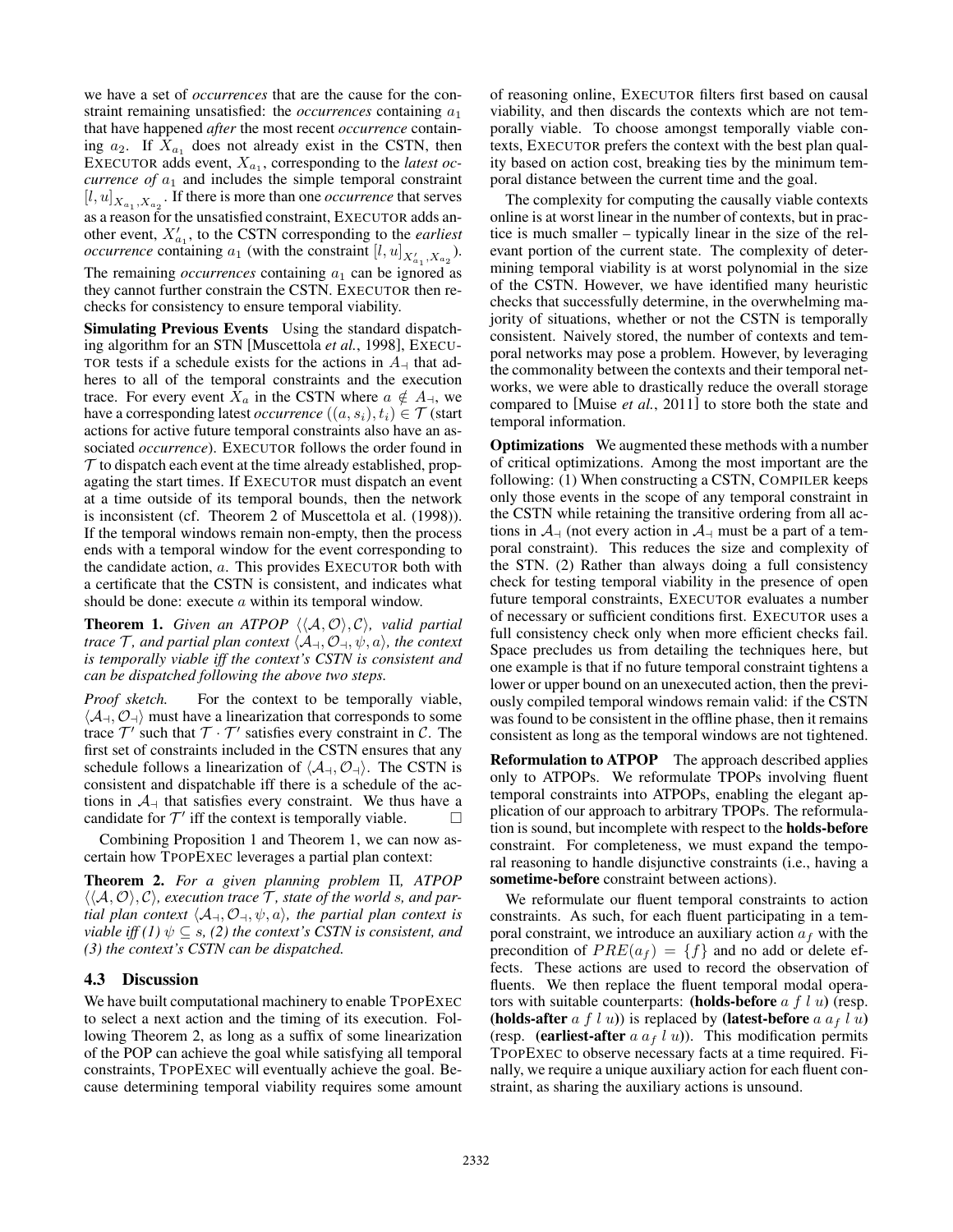# 5 Experimental Evaluation

The core contribution of this work is the ability to execute a plan in a world that can change in unpredicted ways, while reasoning about ongoing causal and temporal viability. We accomplish this while avoiding unnecessary replanning, rescheduling, or plan repair. In building on the work of Muise et al. (2011), TPOPEXEC is able to continue executing a POP in exponentially many more states than traditional approaches that execute actions according to a prescribed ordering. Nevertheless, the work of Muise et al. (2011) cannot reason about temporal constraints. Many execution monitoring systems suffer a similar fate. Standard approaches to schedule dispatching, such as Muscettola et al. (1998), are blind to causal viability and the conditions for the executability of actions. Such approaches will only succeed on problems that do not experience obstructive change.

Our evaluation focuses on TPOPEXEC's robustness and ability to avoid replanning. We also evaluate the general properties of TPOPEXEC's behaviour. The first experiment demonstrates the increased capabilities of our approach over restricted forms of our method that improve on existing execution strategies (i.e., STN dispatching), and the second experiment examines the amount of replanning TPOPEXEC avoids. TPOPEXEC is written in Python, and we conducted the experiments on a Linux desktop with a 3.0GHz processor.

IPC benchmarks lack a combination of causal requirements and complex temporal constraints. As such, we tested our implementation on an expanded version of the CA domain that serves to challenge the causal and temporal reasoning, and is representative of what we might find in the real world. In total, there are 19 actions in the plan (11 durative), 8 past temporal constraints, and 4 future temporal constraints. The ATPOP has 18 ordering constraints which result in a total of 49,140 linearizations. The types of un-modelled dynamics include children becoming hungry, laundry being soiled, etc. In addition to being modelled after real-world temporal requirements, the constraints were designed to pose a challenge for TPOPEXEC. For example, often in the CA domain there is ample opportunity for a context to be causally viable but not temporally viable – the actions in the context can achieve the goal, but not without violating some temporal constraint. Such situations challenge the temporal reasoning aspects of TPOPEXEC to find the most appropriate context.

Rate of Success We simulate our CA agent in a world where fluents change unexpectedly in both positive and negative ways (i.e., adding and deleting fluents from the state). TPOPEXEC fails when EXECUTOR determines the goal is no longer causally and temporally achievable. The level of variability in the world is set using parameter  $\alpha$ :  $\alpha = 0$  corresponds to no changes whatsoever and  $\alpha = 1$  corresponds to significant unpredictable change (at least one fluent changes after every action with 99.998% probability). For 20 different values of  $\alpha$ , we ran 1000 trials for each approach. The proportion of successful trials is referred to as the *success rate*.

Ignoring the causal requirements and simply dispatching the ATPOP one action after another mirrors STN dispatching, which we argued above would be unsuccessful in most instances. Nonetheless, we test this approach to verify our in-



Figure 2: The success rate of the three approaches over a range of environment dynamics, both good and bad.

tuition and evaluate the level of environmental variability that an STN dispatching algorithm can handle. We also present an *Opportunistic* version of TPOPEXEC that we restricted to execute an action at most once. It can, however, skip actions if positive changes allow. Figure 2 shows the success rate for all three approaches for a given value of  $\alpha$ .

TPOPEXEC consistently outperforms both the ablated version and STN dispatching by a substantial margin – successfully executing the plan in more than 80% of the instances for almost all values of  $\alpha$  and in total succeeding in over 92% of the simulations compared to just over 30% for the STN approach. Having the opportunity to re-execute plan fragments that are required again, while adhering to the imposed temporal constraints, provides us with a distinct advantage. The ablated version, while heavily restricted, still outperformed the STN dispatching for the majority of  $\alpha$ -values, solving roughly twice as many instances.

Replan Avoidance We evaluate how often TPOPEXEC avoids replanning during execution in the CA domain. If other systems that replan online are able to replan quickly enough, then their execution behaviour would match ours. Every replan, however, requires solving a PSPACE problem which is what we avoid. Similar to the previous experiment, we evaluate with respect to a range of environment dynamics (the  $\alpha$  parameter). However, to properly gauge the need for replanning, we only allow for negative changes to the world: fluents are randomly made false. We count the number of times during execution that TPOPEXEC would be forced to replan if it had not generalized the ATPOP, and we consider only those runs where TPOPEXEC reaches the goal. Figure 3 shows the mean replan rate for a given  $\alpha$ -value, normalized by a theoretical maximum number of replans.

We find that the number of replans avoided increases linearly with the increase variability. Due to the temporal constraints on the length of the day, and the length of some durative actions, there is a theoretical limit of roughly 20 replans required for the dynamics we introduce. In situations where TPOPEXEC must operate over a larger time frame, we would expect the potential for replan avoidance to grow.

System Behaviour Profiling EXECUTOR, we found that 35% (resp. 60%) of the time was spent determining if contexts were causally (resp. temporally) viable. The remaining time was used for bookkeeping and data-structure updates for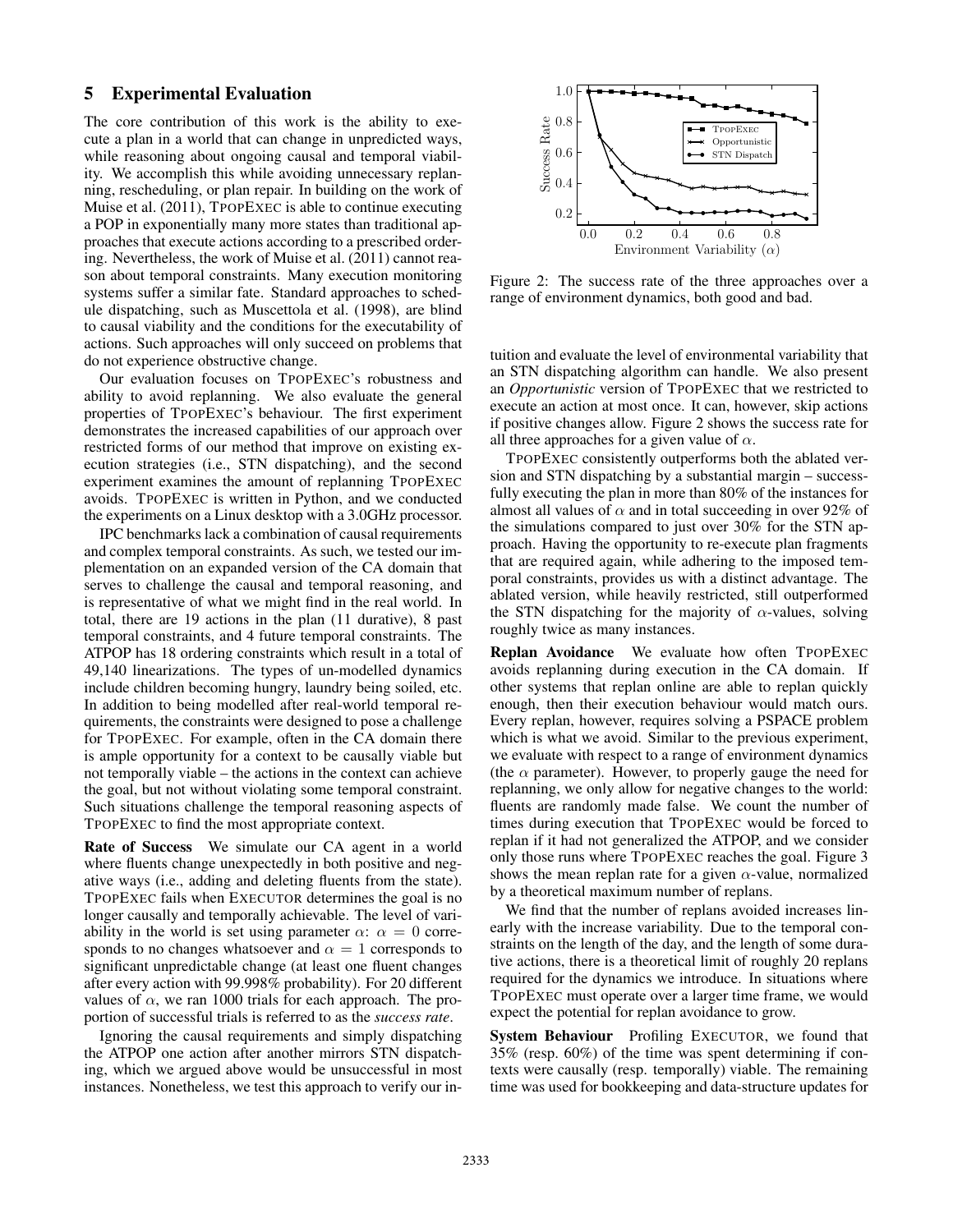

Figure 3: The number of replans that would be required during execution over a range of destructive environment dynamics (mean and standard deviation).

the simulation. COMPILER spent the vast majority of time checking the consistency for the CSTN of each of the 306 partial plan contexts. There is substantial commonality between CSTNs of similar contexts, and a potential optimization is to reuse the computation results. An average of 19 temporal windows were required for every CSTN. However, the memory bottleneck is the data-structure used for computing the causally viable contexts. Using a custom representation, we were able to reduce the memory requirements for our causal information by a factor of four compared to Muise et al. (2011), while our total footprint (causal plus temporal information) used about half the memory of just storing the causal information with the previous representation.

## 6 Related Work

Most approaches to executing plans with complex temporal constraints assume that an action in a plan will be executed once: an action may appear multiple times in a plan, but each plan appearance corresponds to exactly one action occurrence. IxTeT-eXeC executes actions from a temporally restricted POP and monitors the sufficient conditions for continued causal and temporal viability, replanning when they fail to hold [Lemai and Ingrand, 2003]. In a similar vein, the Pike system executes a temporally restricted POP while continuously monitoring a weaker set of conditions for temporal viability [Levine, 2012]. TPOPEXEC can be seen as an improved executor that tries to avoid plan repair and replanning, and we hope to incorporate our method into a larger system.

The Drake system focuses primarily on executing a plan with complex temporal constraints [Conrad and Williams, 2011]. While it can choose not to execute an action if nonexecution is explicitly included as part of a complex temporal constraint, Drake does not represent or reason about causal validity. One avenue we hope to pursue is using the Drake temporal reasoning in place of our CSTNs. Doing so would allow us to handle more expressive constraints.

There is a large body of research on plan execution monitoring (e.g., [Pettersson, 2005; Fritz and McIlraith, 2007; Doherty *et al.*, 2009]). Some systems, such as the work of Doherty et al. 2009, monitor temporal constraints, but many do not. They typically focus on the feasibility of just one partial, sequential plan and resort to replanning when any condition is violated. There have been a number of temporal logics introduced for monitoring plans and schedules (e.g., [Koymans, 1990; Kvarnström et al., 2008]). The most related to our work is TLTL [Bauer *et al.*, 2007]: it uses timed words at the core of its specification and provides a syntax capable of expressing the temporal constraints available to an ATPOP. They do not, however, include a mechanism for deciding what to do next. It is of interest to consider how we might expand our constraint specification language to handle all of TLTL.

## 7 Summary and Discussion

We presented TPOPEXEC, a system for generalizing and robustly executing a plan that is augmented with temporal constraints. In the face of unexpected changes in the world, TPOPEXEC can select from a large number of valid plan fragments that are consistent with the temporal constraints, repeating parts of a plan or omitting actions, as necessary. This is all done without the need to replan. To accommodate this flexibility, we introduced temporal constraints over actions and fluents, formalizing their semantics with respect to the execution trace. During execution, TPOPEXEC identifies the partial plans, computed offline, that can achieve the goal while satisfying all of the temporal constraints. To choose an action for execution, TPOPEXEC selects one at the start of the best quality partial plan identified as being viable.

We demonstrated our methodology through a prototype implementation and a series of experiments to test the robustness and flexibility of TPOPEXEC. In a simulated uncertain environment for a real-world inspired domain, TPOPEXEC achieved the goal in 92% of the trials while the standard STN dispatching technique succeeded 30% of the time.

We aim to address two fundamental limitations with our work: 1) temporal reasoning and schedule dispatching techniques typically do not consider the state of the world, and 2) execution monitoring schemes for planning problems that allow multiple action occurrences typically do not allow for temporal constraints to be defined. The temporal constraints that we introduce are an essential ingredient for the synthesis of plan execution and schedule dispatching techniques when the environment can change in unexpected ways. They also elucidate the need for referring to both state and actions as integral parts of a temporal constraint.

There may exist a tradeoff between the time saved by avoiding replanning and the quality of a new plan that could be found. In this work, we assume that replanning should be avoided if at all possible, but we hope to consider this tradeoff future work. As the contributions of TPOPEXEC can be seen as complementary to many existing execution monitoring systems (e.g., IxTeT-eXeC or Kirk [Lemai and Ingrand, 2003; Kim *et al.*, 2001]), we hope to incorporate our techniques into a larger system for wider application.

#### Acknowledgements

We would like to thank the anonymous reviewers whose valuable feedback helped improve the final paper. The authors gratefully acknowledge funding from the Ontario Ministry of Innovation and the Natural Sciences and Engineering Research Council of Canada (NSERC).